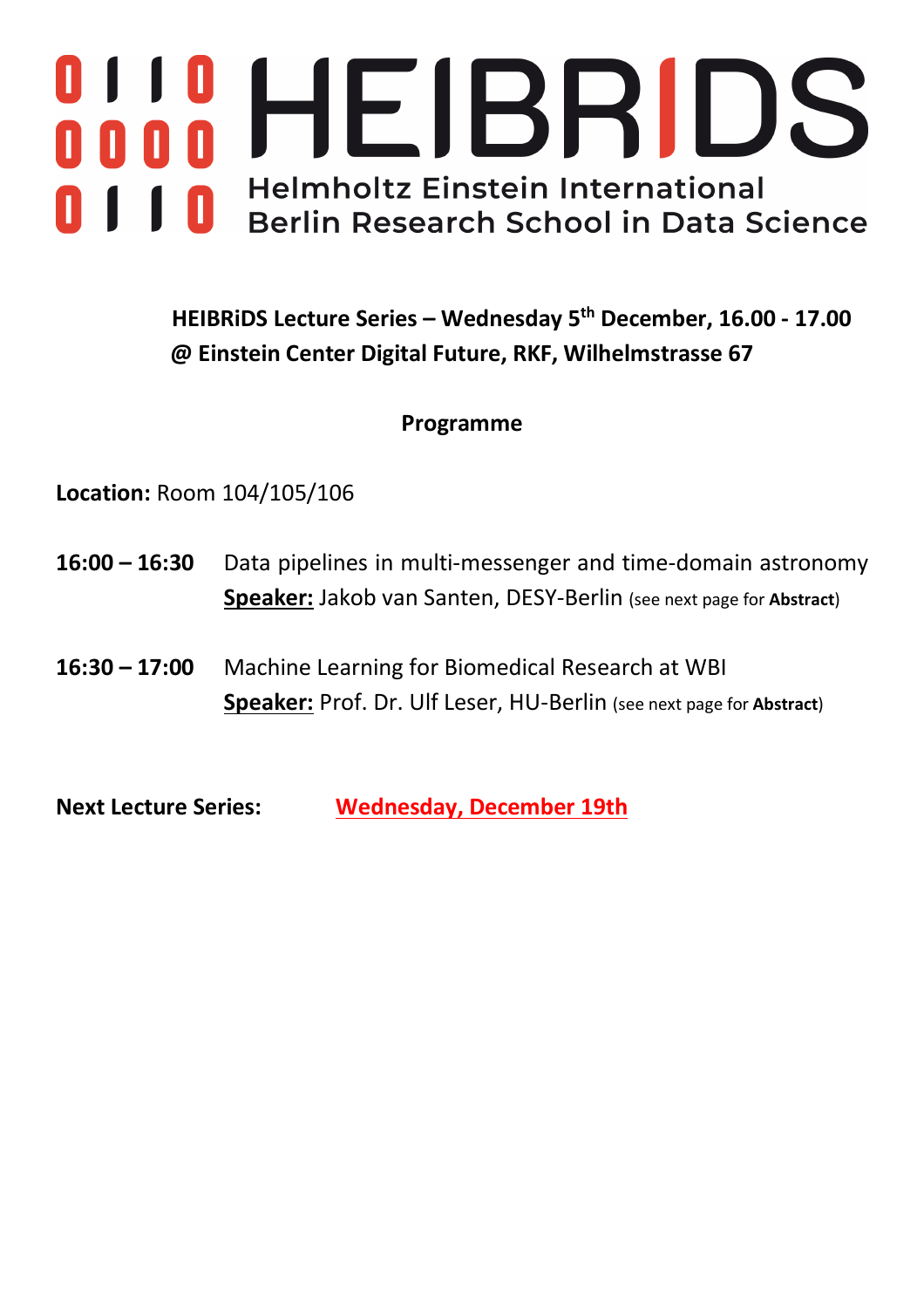# HEIBRID Π. **Helmholtz Einstein International** Berlin Research School in Data Science **Abstract 1**

#### **Data pipelines in multi-messenger and time-domain astronomy**

Observational astronomy has expanded over the last decade to include two major new varieties: time-domain and multi-messenger astronomy. In time domain astronomy, we observe the beginning and aftermath of explosions and disruptions of stars on time scales from seconds to months. In multi-messenger astronomy, we combine observations with photons, neutrinos, and gravitational waves into a more complete picture of the most violent processes in the universe. Fully exploiting these techniques requires different approaches to data distribution and analysis than are typical in astronomy. In this talk I will review the kinds of problems that arise in real-time astronomy, and illustrate how they are addressed in the online analysis systems developed for the IceCube Neutrino Observatory at the South Pole and the Zwicky Transient Facility on Mount Palomar.

### **Abstract 2**

#### **Machine Learning for Biomedical Research at WBI**

The talk will present several ongoing research topics at the chair of Knowledge Management in Bioinformatics that are concerned with applications of machine learning techniques in biomedical research. Concrete examples will cover entity recognition in scientific articles, black-box methods for predicting runtimes of tasks in large distributed dataflows, and signal deconvolution for the study of pancreatic tumors.

#### **Bio:**

Ulf Leser studied computer science at the Technische Universität München and holds a PhD in Data Integration from Technische Universität Berlin. After positions at the Max Planck-Institute for Molecular Genetics and in the private sector, be became a professor for Knowledge Management in Bioinformatics at Humboldt-Universität zu Berlin. His research focuses on scientific data management, statistical Bioinformatics, biomedical text mining and infrastructures for large-scale data analysis. He approaches these topics in interdisciplinary projects with experts from biology and medicine. He is speaker of the DFG funded graduate school SOAMED (Service-oriented architectures for medical applications),